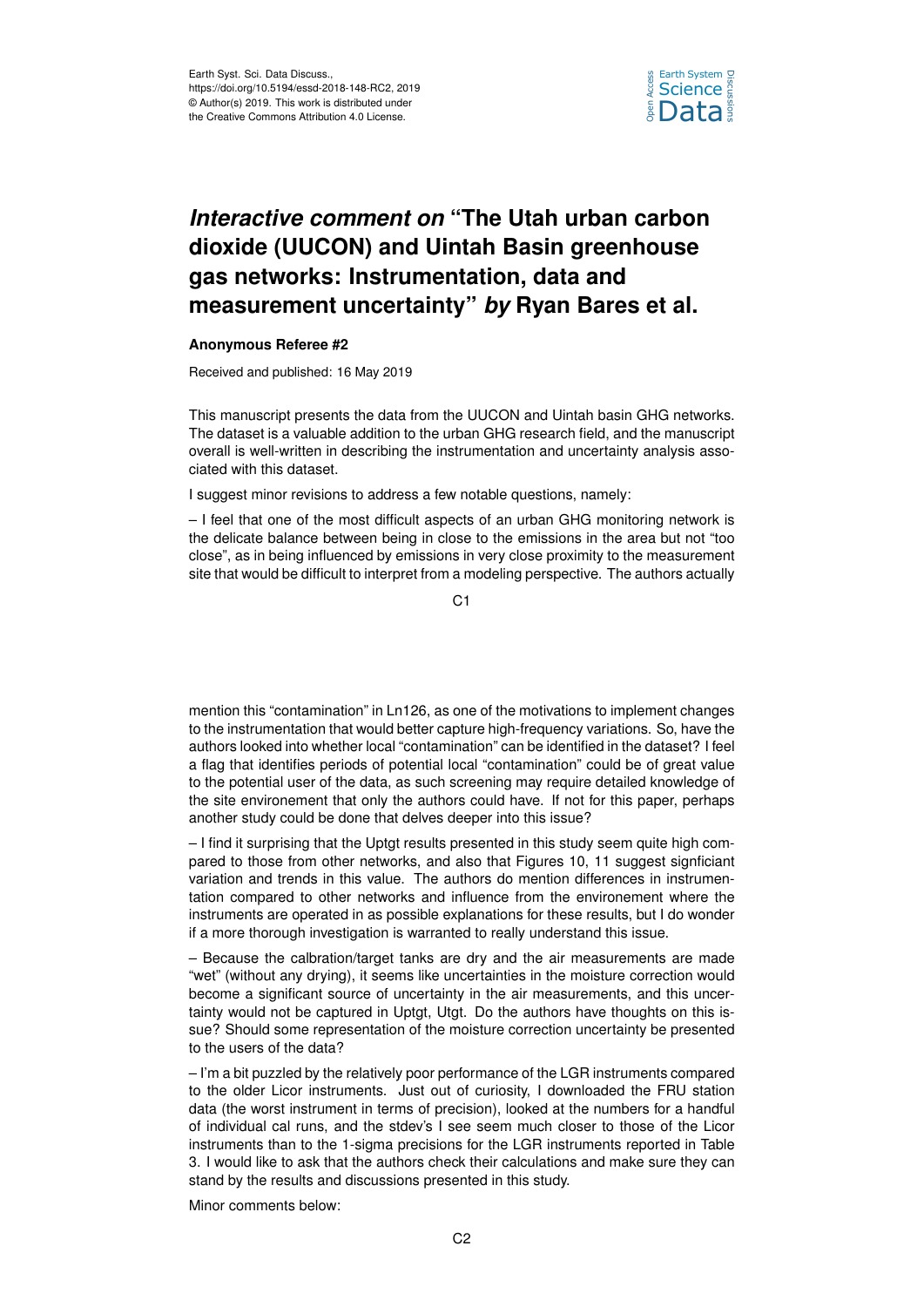Ln23: Remove space in the doi link, e.g. ".org/ 10." -> ".org/10."

Ln37: I'm not sure that stating a flask network is "expensive to operate" is a sound scientific statement, I think most would agree that there are substantial costs to any type of measurement effort, and one might even argue that a flask network is a more affordable way to operate a dense, wide measurement network, if you are willing to sacrifice measurement frequency. I would suggest that the statement be removed.

Ln105: Authors should clarify the "These methods" referenced here.

Ln115: IGRA -> IRGA

Ln123: The change from a non-continuous 5-min collection to the 10-sec data collection requires a bit more explanation. My guess is that the 5L mixing buffer mentioned in Ln139 is essentially what the authors refer to here, with the assumption that the residence (mixing) time in the buffer is about 5 minutes? Perhaps the paragraphs here can be rearranged to make this point more coherent?

Ln159: Do the authors mean "NMP" instead of "UMP"? Can the authors clarify the diaphragm and pump head materials for the pump?

Ln162: Bev-A-Line OD/ID's?

Ln167: What is the material and approx. inner volume of the gas manifold? I assume this was addressed by the 90 sec flushing time, but did the authors worry about dead volumes in the manifold? Ditto for the LGR Multiport Input Unit mentioned in Ln263?

Ln179: How long do the calibration tanks last out in the field? What model regulators used?

Ln182: Perhaps "ID -99" can be removed here, as it is a bit confusing without context, and repeated in Ln 328.

Ln194: Can the authors clarify the "150L" capacity of the aluminum tanks? My guess is that the authors refer to the N150 style tanks, with 29.5L internal volume.

 $C3$ 

Ln198: How was the ∼5000 ppm CO2 spike tank sourced? Is spiking for CH4 done separately using an additional tank?

Ln199: Any special air conditions in which the compressors are operated? Any need for dilution to bring the concentrations down in the tanks, and if so how is this done?

Ln 203: Cause of assigment difference on the tanks? Misassignment or tank drift? Has previous data be updated to reflect the assignment change in the lab standards?

Ln216: Have the authors thought about calibrating CO2 on the LGR as well?

Ln217: Subscript missing in "CO2"

Ln225: The authors should note that NOAA is actually working on extending the CO2 scale to 600 ppm, see presentation from the last GGMT meeting in Switzerland: https://www.wmo.int/pages/prog/arep/gaw/documents/GGMT2017\_T04\_Hall.pdf

Ln241: Description of the internet stream that provides the network clock is missing. I presume this same internet connection is also used to send the data to the Univ of Utah data server?

LN250: I'm not sure exactly what the authors refer to with "off the shelf". I presume what the authors mean is that the LGR's were largely operated using peripherials from LGR and corrected using LGR's internal algorithms, such that the complete system was "off the shelf". However, I don't think it's fair to characterize the LGR anlyzer itself as more "off the shelf" than the Licor 6262's, I'm sure there are "off the shelf" ways to operate the Licor's as well. I suggest the authors clean up the message here. Also, can you clarify whether the LGR data is calibrated from the internal software, or instead worked up in post processing like the Licor data?

Ln260: Just to make sure, the same protocol of 3 cal gasess that range the actual atmospheric data, prepared in-house?

Ln273: Reword sentence to simply say it wasn't implemented.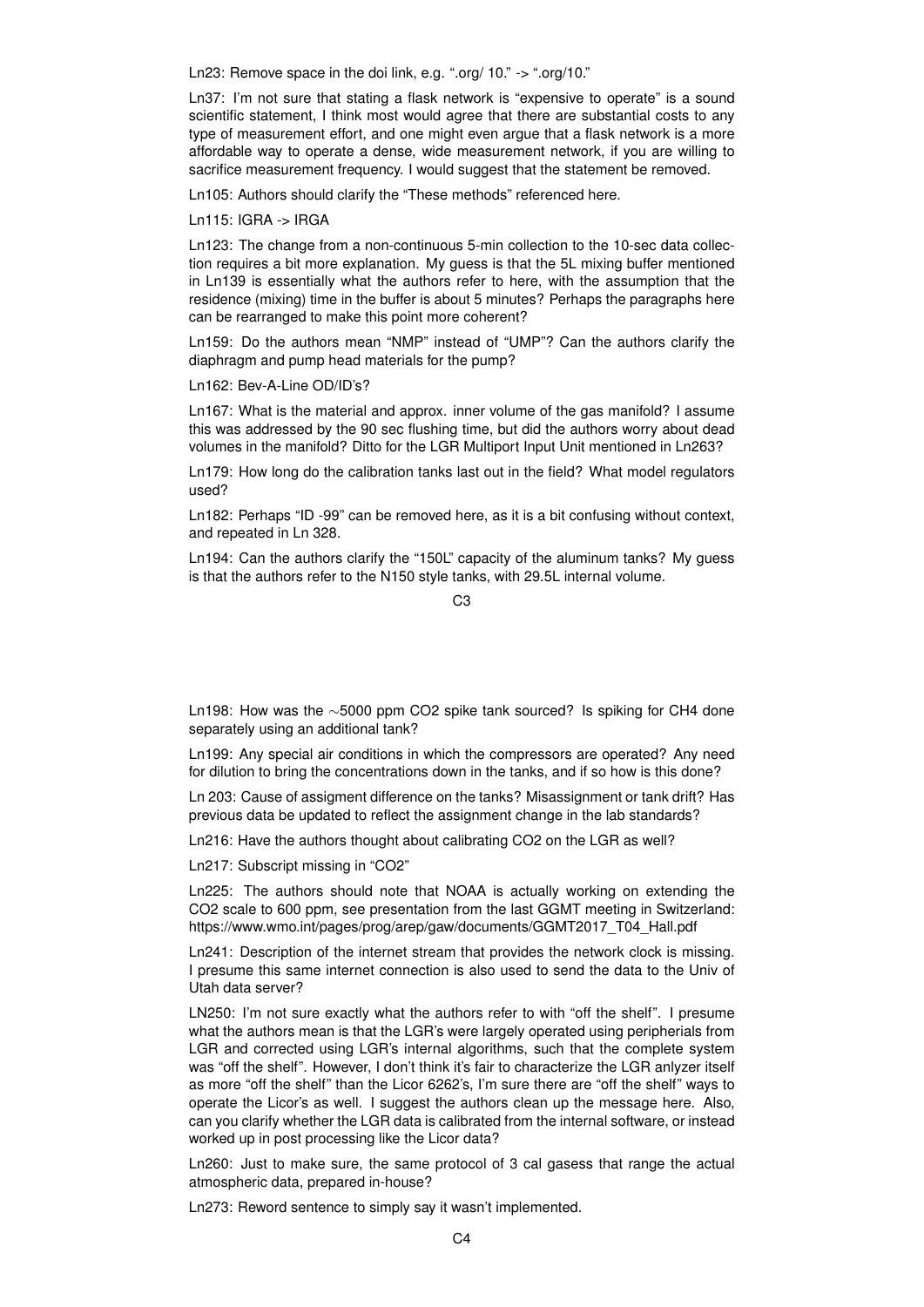Ln274: Can the authors clarify how much of the description in Section 3 apply both to the Li-6262's and the Lgr's, as opposed to only the Li-6262's?

Ln336: Can the authors discuss what checks are implemented in the "automated quality control scripts"?

Ln374: 22 hours, according to Verhulst et al. 2017

Ln395: I don't see blue circles in Figure 8d, but I do see gray circles with a blue line going through them. . .

Ln400: I suggest that the explanation of the yellow shaded region on this line be repeated on the captions for figure 9.

Ln401: "calibrated target tank mole fractions", I initially understood that to mean the concentrations assigned to the target tank from the central lab. Would it be a bit more clear to say "on-site assignment of the target tank"?

Ln402: Can you clarify the "third calibration tank"? Was it the tank with the highest concentration?

Ln402: Not sure why Figure 8d is referenced here?

Ln404: After the "third calibration tank" is re-installed, there is a brief jump in TGT RMSE. Is there an explanation for this? Also, there's a gap in the pTGT calculations at the same time, is there an explanation for this?

Ln407: Are the hourly datafiles with the Up-TGT estimates considered an additional data level, compared to discussions in section 3.4?

Ln429-430: This is an interesting observation. I think one important distinction to make here is that the two analyzers were operated with different peripherals, such that the comparison isn't completely apples-to-apples, per se. I'm also somewhat concerned that the LGR precisions are significantly worse than those suggested in LGR data sheets (100 sec 1-sigma precision for CO2 0.05 ppm, CH4 0.3 ppb). While I under-

 $C<sub>5</sub>$ 

stand that company data sheets are not to be trusted, I'm surprised that the LGR's show worse precision than the 20 year old Licor's! Have you tried directly replacing the Licor analyzer with the LGR? I understand that the temperature of the lab can have a significant effect on instrument performance, but I would have suspected that most of those effects would concern instrument drift, and that short-term precisions are relatively less affected, so I find the high Up values for the LGR surprising. Can the authors get into a bit more detail on what might be causing these findings?

Ln454: One thing that's clear is that Uptgt is generally higher than Utgt, at least based on eyeballing Figure 10. However, can you be sure that Utgt doesn't underestimate the data uncertainty, due to the fact that the 25hr sampling sequence doesn't fully capture the calibration uncertainties that happen at 3∼6hr intervals?

Please check subscripts for CO2, CH4 in the reference list.

Multiple Mitchell et al. 2018 references on list, should clarify in accordance with ESSD style guidelines.

Table 1: Lat/Lon's should specify N, W.

Figure 4: Can the authors clarify the tubing used in the gas connections in the main text?

Figure 7: "Check gas"? Why not "target" tank, just to be consistent?

Figure 9. I'm not sure what 9B is showing here. Also, is there some gray in the background of 9D, and what does that reflect?

Figures 10-11. I'm surprised that there is so much variation in Uptgt, especially for CH4 where it seems like there are clear jumps (likely at cal tank changes) and long-term drift. Have the authors looked into the cause of these uncertainties? For example I wonder if the spikes in RMSE errors correlate with large spikes in the air concentrations, in which case one may suspect a leak or memory effect in the system?